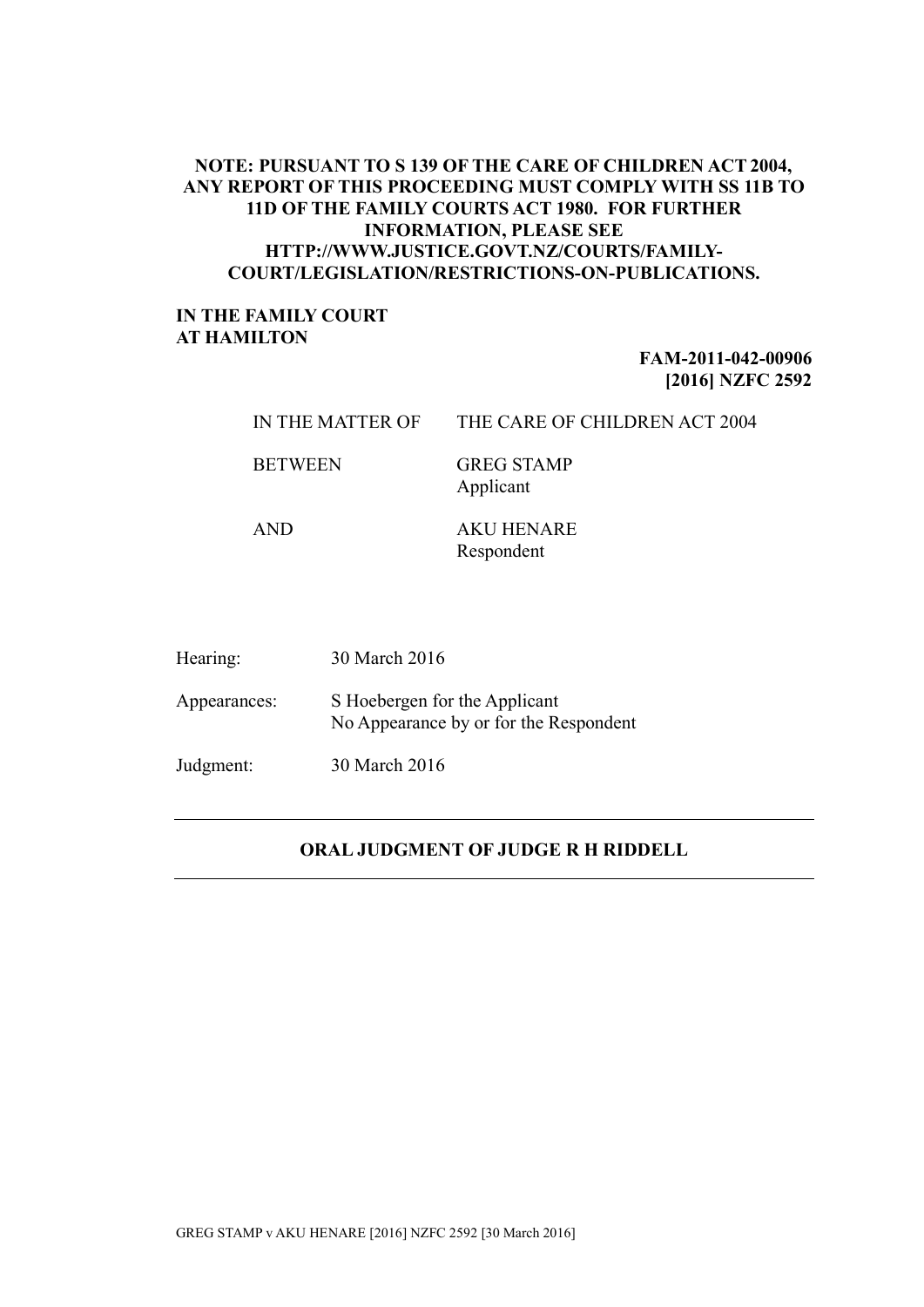[1] On 28 September 2015 His Honour Judge Collin made directions to progress this matter to a hearing. The child Corey is in his father's day-to-day care as the result of an urgent application which was accepted by the Court in June 2015 and an interim parenting order made on 8 June of that year. That order directed mother's contact to be supervised. It is accepted that the mother has difficulties with alcohol and drugs and the matter was set down for a fixture.

[2] Since then counsel for the father has filed an application to strike out the mother's response and she was directed by Judge Collin to file an affidavit setting out her position. Ms Henare has done so in an affidavit sworn 25 February 2016. For some unknown reason her counsel has not attended Court by telephone as was anticipated and of course the mother Ms Henare is not in Court either.

[3] Today I am asked to strike out Ms Henare's defence. That is opposed by Ms Henare herself and I need to refer to her affidavit which for some reason was not served on counsel for the applicant. The affidavit makes the following clear:

- (a) The mother has struggled with the change of care arrangements for Corey but accepts that it was necessary.
- (b) She acknowledged that she has had problems with drugs, that she went on to the Methadone programme and is now taking DHC Codeine which is administered to her on a daily basis.
- (c) She is intending to enrol at rehab and that will take some months to complete.
- (d) She wants to share the care of Corey in Hamilton ultimately but acknowledges that she needs to undertake and complete rehab and be drug-free before that can occur. She also says she would like to relocate back to Nelson with Corey but would assess that once she is out of rehab.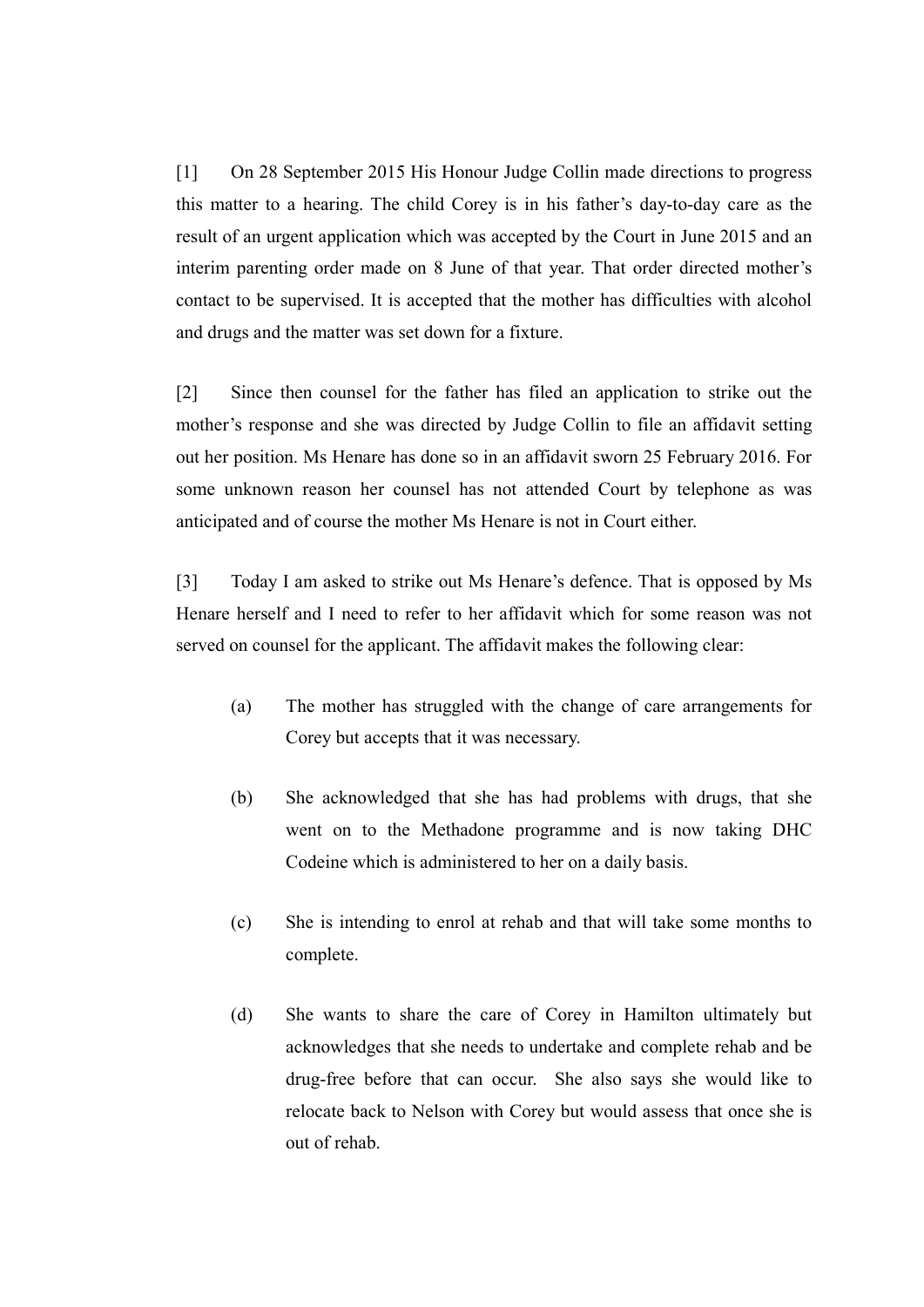(e) She asks the Court to adjourn the matter for four months to allow her to complete rehab and relocate to Hamilton. She says that if the Court is not prepared to do that then she is willing to consent to an interim parenting order giving the father day-to-day care of Corey and for her to have supervised contact with the order to become final in six months if no objection is raised.

[4] I am not prepared to adjourn this matter again. The mother clearly is struggling with her own issues and needs some time to address those. It is not reasonable either to Corey or to Corey's father who has had to wait while the matter was set down for a hearing and now to hear that the mother wishes to adjourn matters for at least another four months. This matter is on the without notice track. That means it can have a directions conference and then it needs to progress urgently to a hearing. It is not reasonable to allow it to be adjourned further. The most sensible and fair solution for Corey is that the Court makes a final order today and that once the mother has completed rehab, is drug-free and is certain about where she will be living and is able to live independently then she can apply to the Court or reach agreement with the father on an out of Court basis. But these proceedings have been before the Court for too long for the Court now to simply adjourn it again. It has already been adjourned to a formal proof and then to a hearing. I am not prepared on the without notice track to allow it to linger any further.

[5] Accordingly, the interim parenting order of 8 June 2015 is discharged. That order was varied by me on 12 August 2015 although no formal variation order appears to have been issued. In any event I am going to discharge that variation as well.

[6] I am heartened by the fact that Corey has been to visit his mother in Nelson and with the father's consent has been able to have contact supervised by the maternal grandparents. Clearly there is sufficient goodwill between the father and the mother to ensure that Corey continues to have contact with his mother.

[7] Accordingly, I now make a final parenting order granting Mr Stamp day-to-day care of Corey. The mother's contact is expressed to be supervised on